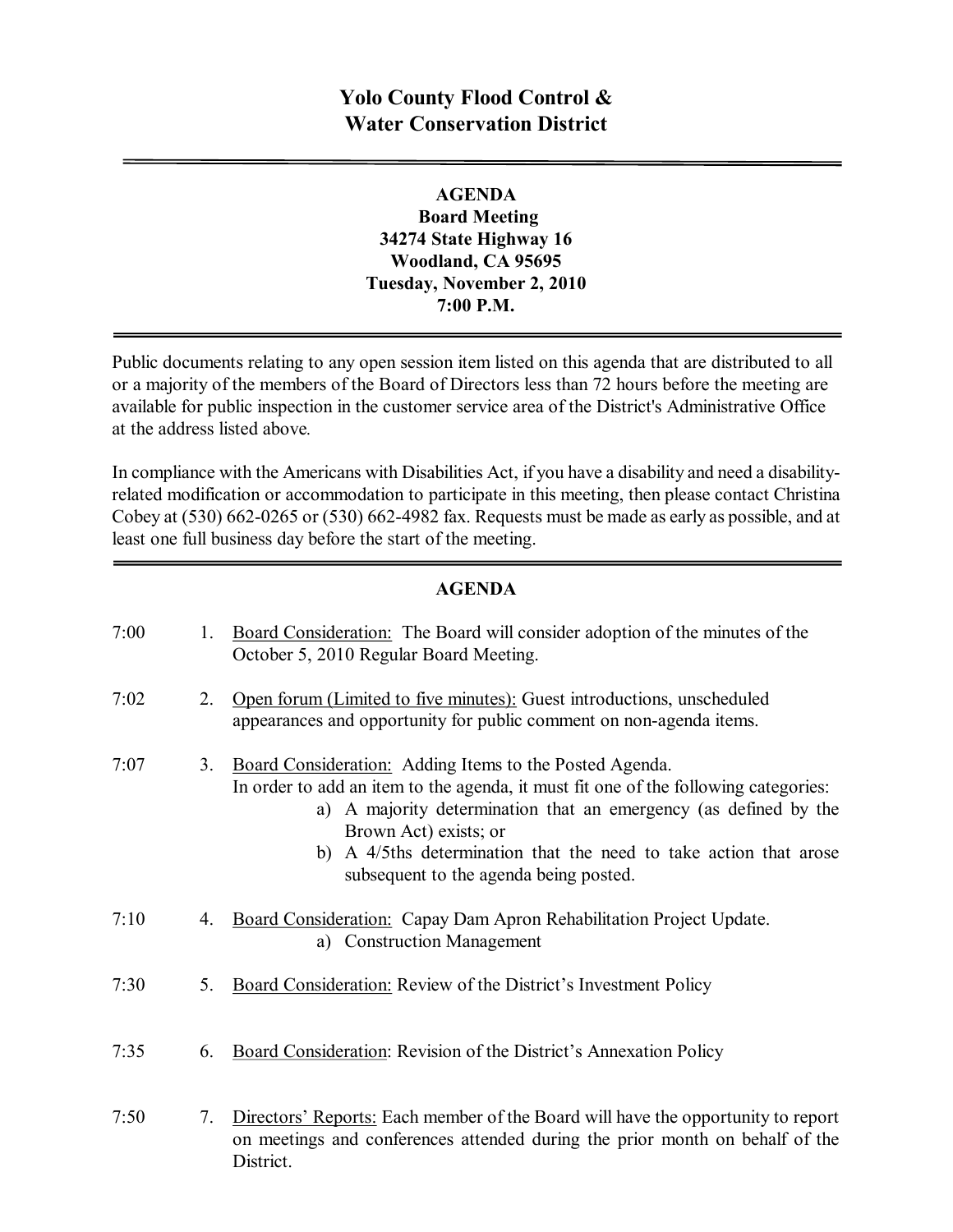7:55 8. Attorney's Report: The District's attorney will report on the following: a) Current legal and legislative activities.

#### 8:05 9. General Manager's Report: The Board will receive a report from the General Manager or designated representatives regarding current general activities and projects of the District.

- a) General Activities
- b) Operations, Maintenance and Water Conditions
- 8:15 10. General Discussion: Opportunity for Board members to ask questions for clarification, provide information to staff, request staff to report back on a matter, or direct staff to place a matter on a subsequent agenda.
- 8:20 11. Board Consideration: The Board will consider the approval and the payments of bills.

# 8:25 12. Closed Session:

- a) Conference with real property negotiator involving APN  $025-010$ 018, and CCF V, Inc. Instructions to the negotiator may include price, terms of payment, or both. (See Government Code sections 54954.5(b) and 54956.8.)
- b) Conference with real property negotiator involving APN  $050-010$ -010. Instructions to the negotiator may include price, terms of payment, or both. (See Government Code sections 54954.5(b) and 54956.8.

#### 8:58 13. Closed Session Report Report action and vote, if any, taken in Closed Session

9:00 14. Adjourn

The public may address the Board concerning an agenda item either before or during the Board's consideration of that agenda item. Public comment on items within the Board's jurisdiction is welcome, subject to reasonable time limits for each speaker. Upon request, agenda items may be moved up to accommodate those in attendance wishing to address that item. Times listed for consideration of agenda items are approximate only. The Board may consider any agenda item at any time during the Board meeting.

I declare that the foregoing agenda was posted at the office of the Yolo County Flood Control and Water Conservation District, 34274 State Highway 16, Woodland, CA on October 29, 2010.

By: \_\_\_\_\_\_\_\_\_\_\_\_\_\_\_\_\_\_\_\_\_\_\_\_\_\_\_\_\_\_\_\_\_\_\_\_\_

Jennifer Reed, Project Manager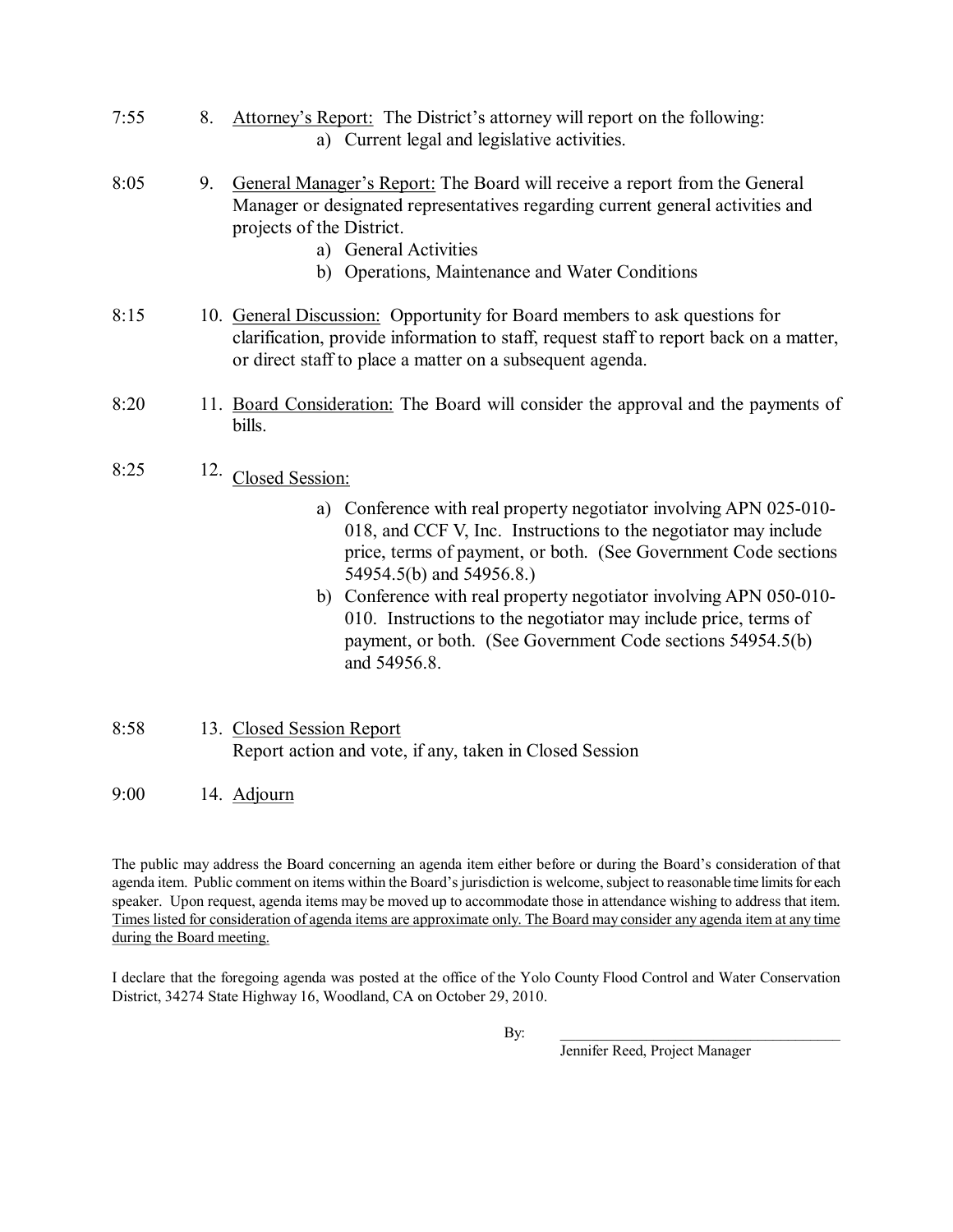

**FLOOD CONTROL & WATER CONSERVATION DISTRICT** 

## **BOARD MEETING MINUTES Tuesday, November 2, 2010, 7:00 PM**

**YCFCWCD Offices 34274 State Highway 16 Woodland, CA 95695**

The regular meeting of the Board of Directors of the Yolo County Flood Control and Water Conservation District was held at 7:00 p.m. on Tuesday, November 2, 2010, at its regular place of business, 34274 State Highway 16, Woodland, California. Director Vink was absent. Chair Brice convened the meeting. In attendance were:

District Board Ann Brice, Chair Bruce Rominger, Vice Chair Jim Mayer Ron Tadlock

District Staff Tim O'Halloran, General Manager Christy Barton, Assistant General Manager Stefan Lorenzato, Environmental Program Manager Jen Reed, Project Manager Max Stevenson, Water Resources Associate Paul Bartkiewicz, Legal Counsel

Members of the Public Duane Chamberlain Dave Pratt Don Rominger Bob Schneider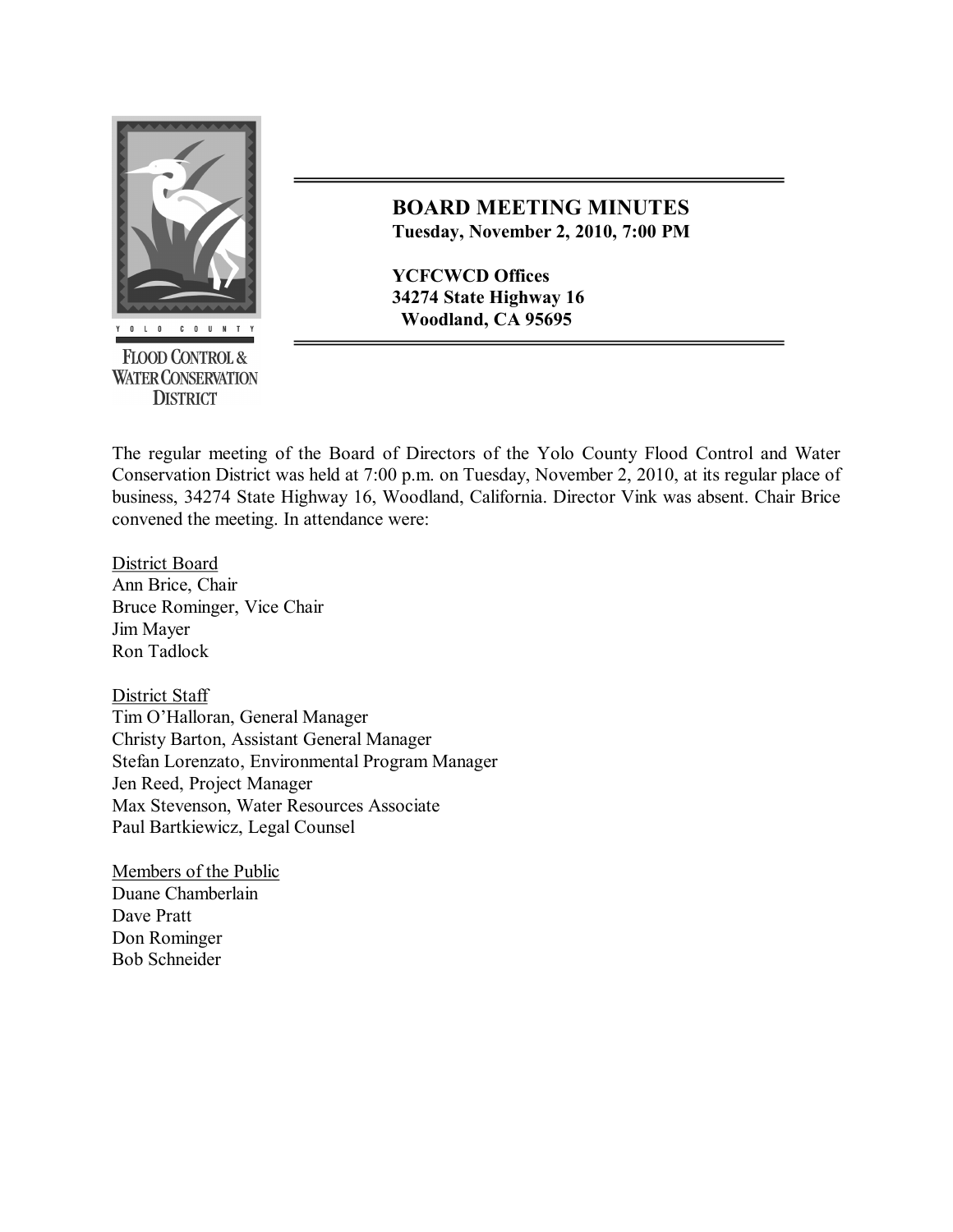## **1. BOARD CONSIDERATION: Approval of Minutes**

**M/S/C** approved the minutes of the October 5, 2010 Regular Board Meeting as corrected.

## **2. OPEN FORUM**

None

#### **3. BOARD CONSIDERATION: Adding Items to the Posted Agenda** None

## **4. BOARD CONSIDERATION: Capay Dam Apron Rehabilitation Project Update**

Environmental Program Manager Lorenzato provided a photo record of the Capay Dam Apron Rehabilitation Project (Project). He reviewed photos from the time of the assessment of the dam, through excavation, the building of the cut off wall and apron. He reported that the contractorshould be able to complete the pouring of the energy dissipation wall tomorrow, then move to the sluice gate work and the grade control structure, and finally to the grouting of riprap. Lorenzato reported that all testing of materials during the Project have passed, and the project remains on schedule for completion and off-site work by November 24, 2010. He noted that the recent rains delayed the project by two days. Those two days will be made up on the schedule during the next three weeks.

Lorenzato reviewed the costs to date for both Steelhead Construction and Stantec. The budget is tracking relatively well. The final numbers and adjustments due to change orders are still being received. At this point the Capay Dam is a safe and secure structure.

General Manager O'Halloran reported that the District responded to the 3 inch rainfallin the upstream watershed by inflating the rubber dam and diverting Cache Creek flows into the West Adams and Winters Canals to avoid impacts to the construction area.

## **5. BOARD CONSIDERATION: Review of the District's Investment Policy**

General Manager O'Halloran reported that the District is required to review its Investment Policy on an annual basis. The Policy was reviewed by Legal Counsel Bartkiewicz's office, which suggested dating the Investment Policy to reflect the adoption and subsequent revisions.

O'Halloran reported he had reviewed the Investment Policy with Financial Supervisor McGriff to verify compliance, and confirmed that the District is in compliance.

Director Mayer asked for clarification regarding when the signatures of directors are required as noted on page 3 of the Investment Policy.

**M/S/C** approved the Investment Policy as presented.

## **6. BOARD CONSIDERATION: Revision of the District's Annexation Policy**

Legal Counsel Bartkiewicz reported that Director Rominger has chosen to recuse himself from the Board's discussion, deliberations or vote on this agenda item because, although he does not have a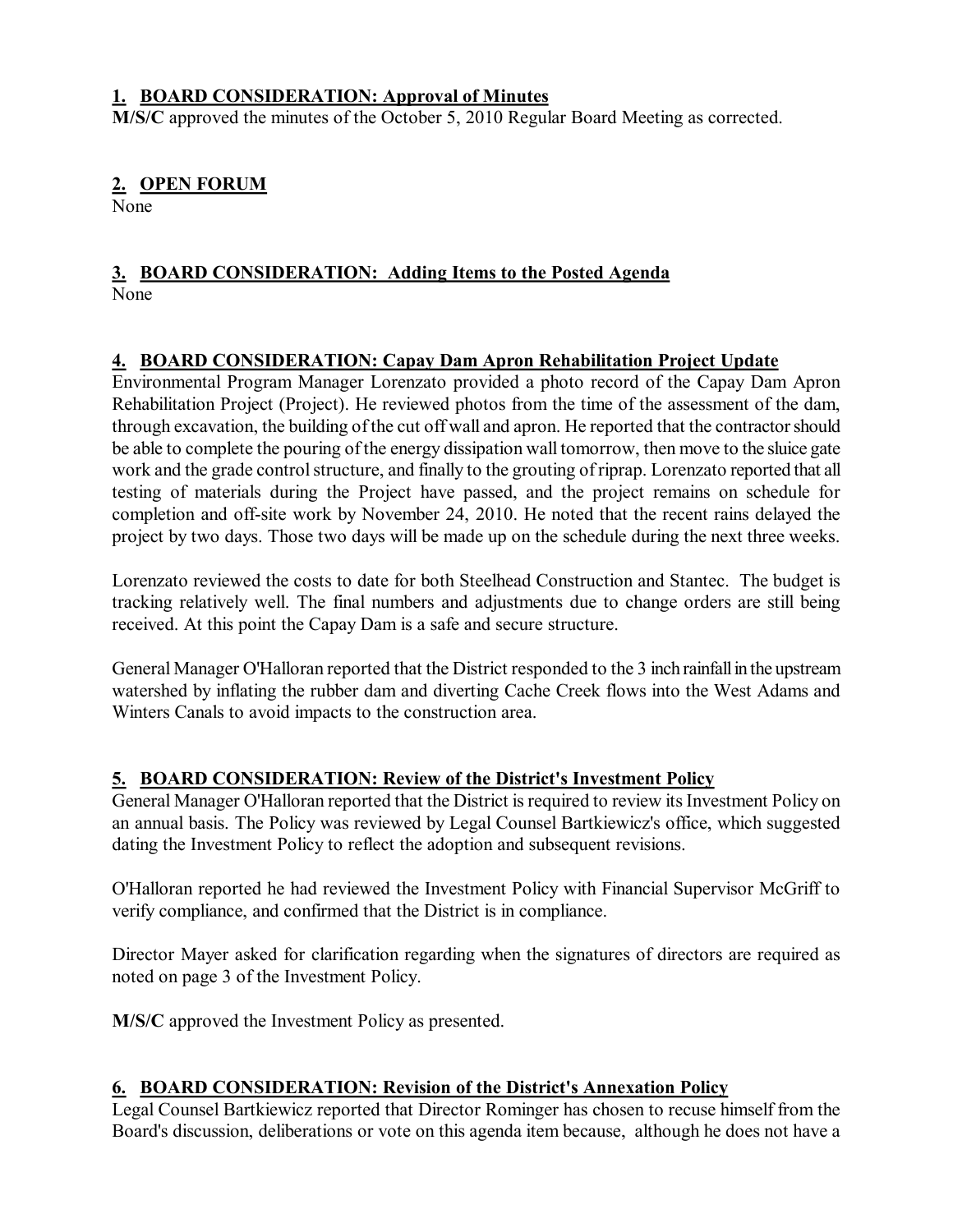legal conflict of interest, he is currently in the process of annexing property into the District. The annexation policy applies to all potential annexations of land to the District.

General Manager O'Halloran reminded the Board that a number of property owners had approached the District regarding annexing property into the District. That request resulted in a review of the District's Annexation Policy (Policy). O'Halloran reported that the Policy was adopted in 1999 and had not been updated since. He reviewed the suggested changes, which were to the fee schedules within the Policy, and provided his reasoning for each of the changes.

O'Halloran pointed out that the District assesses annexation proposals on a case-by-case basis, and the Board can modify the Policy or add additional conditions of annexation, as appropriate.

**M/S/C** approved the revisions to the District's Annexation Policy as proposed. Director Rominger did not participate in the discussion, deliberations or vote of the Board.

## **7. DIRECTORS' REPORTS**

General Manager O'Halloran reported that Chair Brice had attended the Woodland Chamber of Commerce's Farm City Luncheon, a Finance Committee meeting had been held, and the District had sponsored a tour of the Capay Dam Rehabilitation Project.

## **8. ATTORNEY'S REPORT**

Legal Counsel Bartkiewicz reported that the Legislature is currently out of session, but a lot of things are happening. Northern California Water Association is sponsoring a tour for the Delta Stewardship Council of the areas from Butte County to Sutter County including the Feather River Setback Levee and Reclamation District 108's fish screen facilities. The purpose of the tour is to educate the Council regarding Sacramento valley water use efficiency and related habitat benefits.

## **9. GENERAL MANAGER'S REPORT**

General Manager O'Halloran reported on:

## **General Activities**

a. At the October Board meeting, O'Halloran reported that the Water Resources Association of Yolo County (WRA) could not act as lead agency for the California Statewide Groundwater Elevation Monitoring Program (CASGEM) under theCalifornia Department of Water Resources (DWR) guidelines. DWR is reviewing its guidelines to make that final determination. He reported that if the CASGEM can be run under the WRA umbrella, that that would be the appropriate entity to utilize.

b. The League of Women Voters sponsored a forum on climate change and water on October 6, 2010. Participating speakers included State Senator Wolk, Woodland Councilmember Marble, Elissa Lynn of DWR, and O'Halloran.

c. NCWA's Water Management Task Force is developing a proactive white-paper documenting the basin-wide water use efficiency of the Sacramento valley.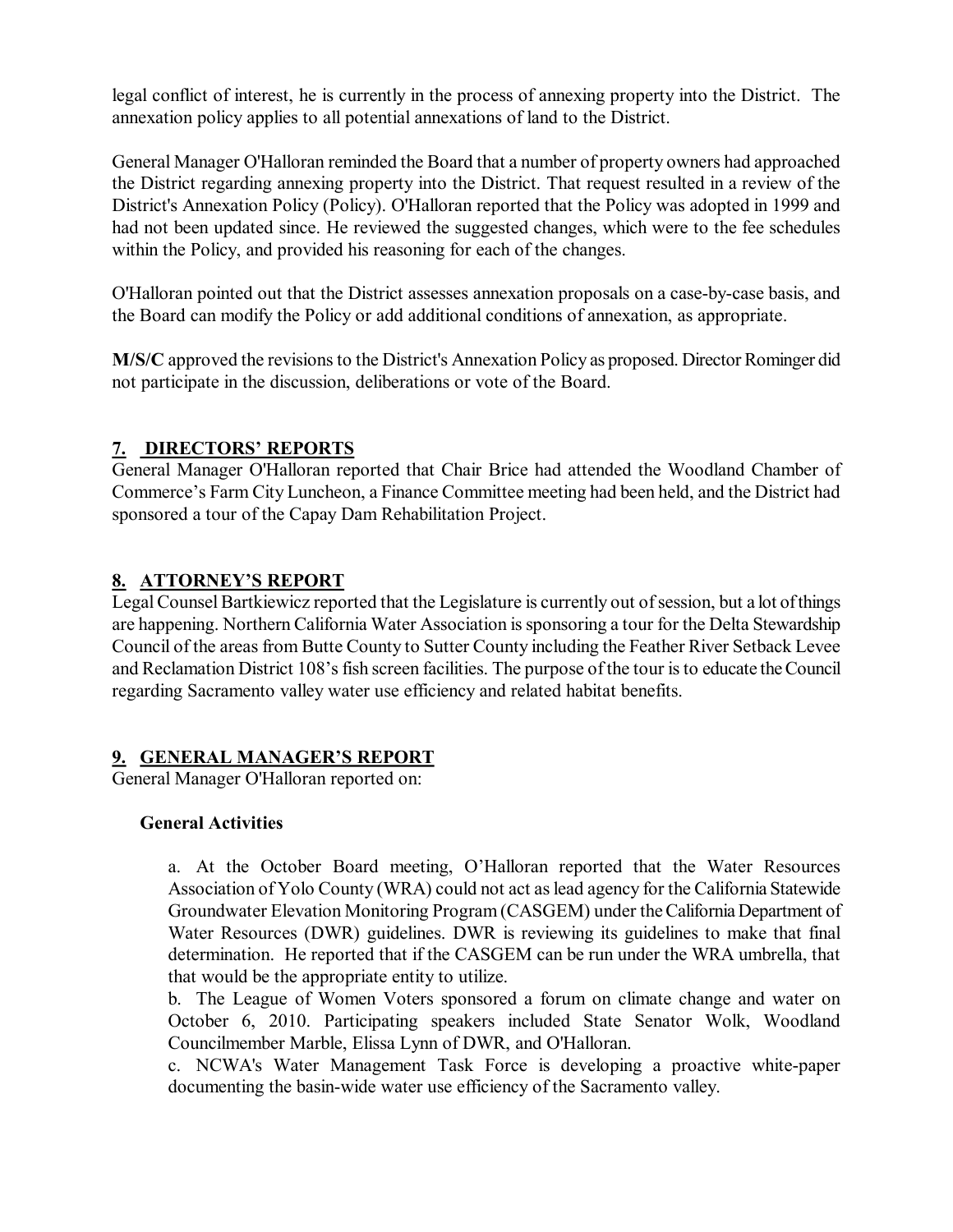#### **Operations, Maintenance and Water Conditions**

a. O'Halloran reported the District is cleaning out the Farmers Central Ditch, which is no longer used for irrigation purposes and is now only a maintenance problem. He anticipates relinquishing any authority and responsibility over the ditch in the next year or so.

#### **10. GENERAL DISCUSSION**

None

## **11. BOARD CONSIDERATION: Payment of Bills**

**M/S/C** approval for the following claim(s) for payment:

Yolo County Flood Control Checks: # 44798 – 44806.

#### **12A. CLOSED SESSION**

The meeting was adjourned to Closed Session under:

Government Code sections 54954.5(b) and 54956.8. Conference with real property negotiator involving APN  $025 - 010 - 018$ , and CCF V, Inc. Instructions to negotiator may include price, terms of payment, or both.

Persons present other than the Board, were Attorney Bartkiewicz, General Manager O'Halloran, Assistant General Manager Barton and Water Resources Associate Stevenson.

## **12B. CLOSED SESSION REPORT**

The regular meeting was reconvened. Legal Counsel Bartkiewicz reported there was no action to report from Closed Session.

**M/S/C** approved declaring the Knight Ranch (APN  $025 - 010 - 018$ ) surplus to the needs the District and appointed Directors Rominger and Tadlock to assist O'Halloran as the Knight Ranch Negotiation Committee.

Prior to Chair Brice adjourning from Open Session to Closed Session, Legal Counsel Bartkiewicz announced that due to a potential conflict of interest Director Rominger was recusing himself from the Closed Session. Director Rominger left the meeting and did not return.

#### **13A. CLOSED SESSION**

The meeting was adjourned to Closed Session under:

Government Code sections 54954.5(b) and 54956.8. Conference with real property negotiator involving APN 050-010-010. Instructions to negotiator may include price, terms of payment, or both.